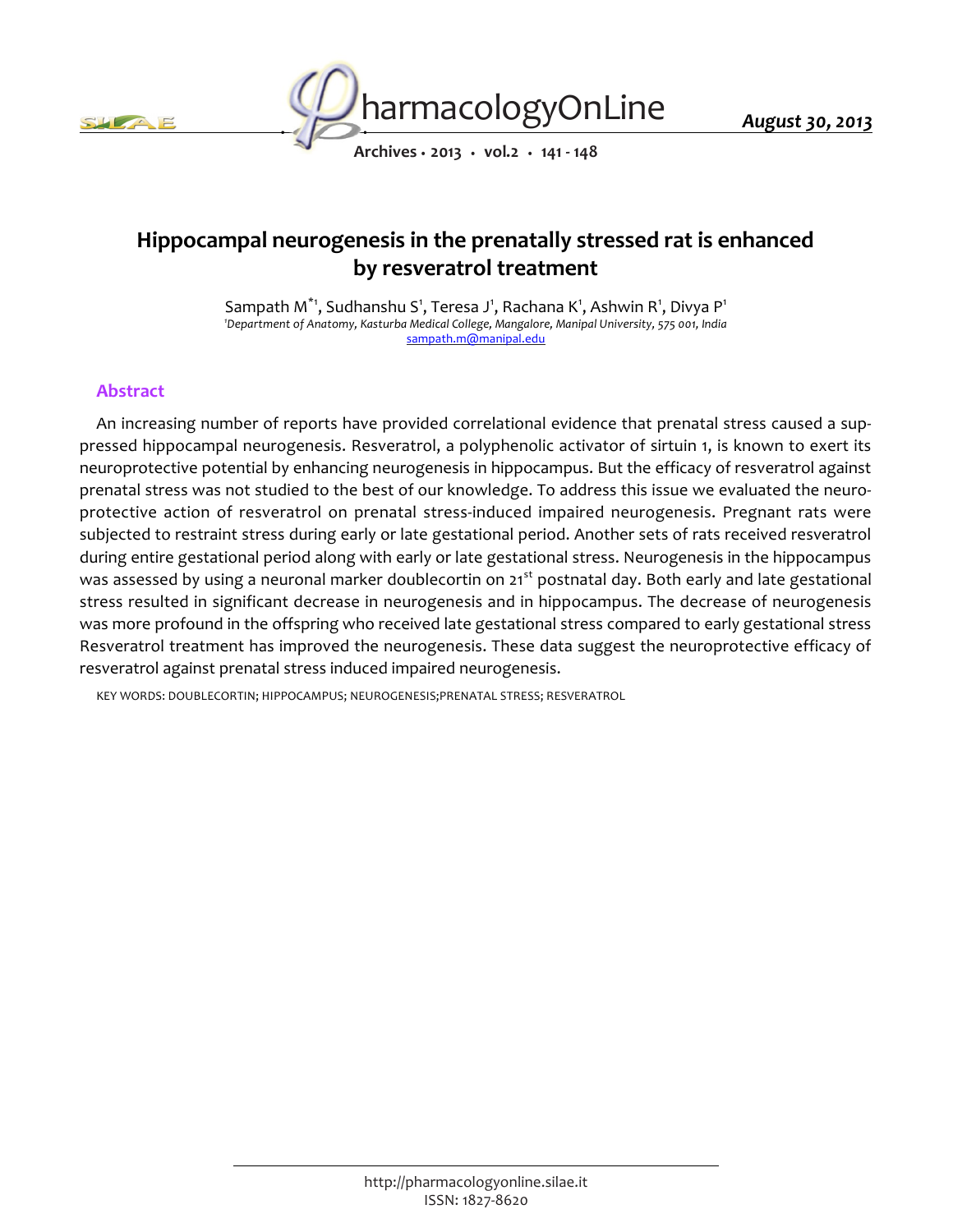# *Introduction*

*Prenatal stress (PS) has been linked to abnormal cognitive, behavioural and psychosocial outcomes in both animals and humans (1). Prenatal stress during pregnancy induces neurobiological and behavioural defects in offspring, some of them involving the hippocampal formation (2). Indeed, prenatal stress results in an enhanced production of stress hormones by the mother during critical periods of fetal brain development and provokes a definitively longer corticosterone response to stress in the offspring associated with a reduction in the number of hippocampal corticosteroid receptors (2). Behaviourally, the progeny, from adulthood to senescence, exhibit memory deficits in a hippocampal-dependent task (2).*

*Recently, it has been hypothesized that hippocampal-mediated learning may be related to the generation of new neurons in the adult dentate gyrus (3).These new neurons are produced from progenitor cells located in restricted brain regions, including the subgranular zone of the dentate gyrus of the hippocampal formation. Daughter cells, generated locally at the border between hilus and granule cell layer, migrate into the granule cell layer where they develop morphological and biochemical characteristics of mature neurons (4). They receive synapses, extend axonal connections to CA3 and become functionally integrated into existing neuronal circuitries (5) and it is well documented that prenatal stress produces learning deficits associated with an inhibition of neurogenesis in the hippocampus and this may be due to the altered hypothalamo-pituitary-adrenal (HPA) axis (6,7).*

*Resveratrol (3, 4', 5 trihydroxystilbene) is a naturally occurring phytoalexin present in high concentration in the skin and seeds of grapes (8). Recently several animals has focused on the neuroprotective effects of resveratrol, showing it to slow the neuropathology associated with Alzheimer's disease (9) and protect against injury from brain trauma and cerebral ischemia (10). Mokni et al. (11) reports that resveratrol is able to cross the blood brain barrier and exerts potent antioxidant featu-* *res. Williams et al. (12) also reported that resveratrol is able to cross placental barrier and also did not induce any adverse reproductive effects and mortality in an embryo-fetal toxicity study in rats.*

*Resveratrol is recognized as a polyphenolic activator of sirtuin 1 (Sirt1), a protein deacetylase (13). Sirt1 can protect neurons from DNA damageinduced apoptosis by downregulating p53 acetylation, an apoptotic mediator (14). Resveratrol treatment of neural progenitor cells (NPCs) is capable of increasing differentiation and directing neurogenesis through a mechanism requiring Sirt1 (15). Thus resveratrol may be beneficial for prenatal stress induced neurotoxicity and even play a role in improving structural and/or functional defects of the hippocampus.*

*Although mounting evidence convincingly demonstrates the neuroprotective and antioxidant activity of resveratrol in adult animals, but the efficacy of resveratrol against prenatal stress was not studied to the best of our knowledge. These raised a critical question as to whether resveratrol can able to prevent prenatal stress-induced impaired neurogenesis.*

*To test this hypothesis, we first examined neuronal proliferation in progeny of stress and resveratrol treated mothers with doublecortin (DCX), a microtubule-associated protein specifically expressed in migrating and differentiating neurons. This neuronal specific marker (DCX) were used to phenotype the newly born neurons.*

# *Materials & Methods*

#### *Animals*

*Animals and housing conditions: In-house bred male and female albino Wistar rats (3-4 months old) of weight 200-230gm were selected for the study. The rats were maintained in 12 hours light and dark cycle in temperature and humidity controlled environment. The rats were fed with standard food pellet and water ad libitum. Polypropylene cage with paddy husk as bedding materials was used for*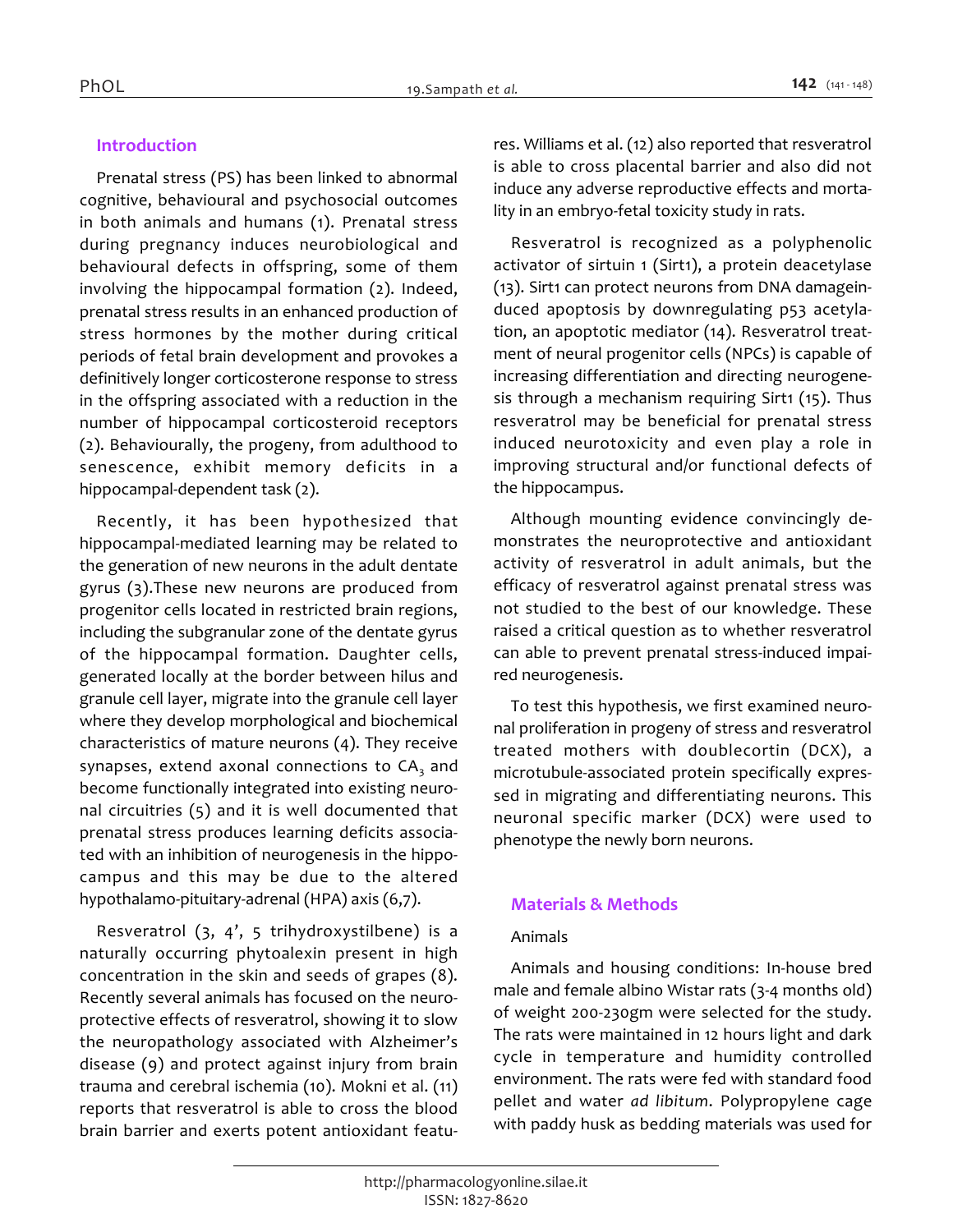*housing the rats. Breeding and maintenance of the animals were done as per the guidelines of Government of India for use of Laboratory animals (Government of India notifies the rules for breeding and conducting animal experiments, proposed in the gazette of India Dec 15, 1998: which was reproduced in Ind. Journal of Pharmacol 31:92-95, 1999). Institutional Animal Ethics Committee (I.A.E.C) approval was obtained before the conduct of the study (IAEC/KMC/2010) and care was taken to handle the rats in humane manner.*

*Mating of rats and animal groups: Three female rats were allowed to mate with one fertile sexually active male rat for 4 hours per day (separate male rats for each group). At the end of 4 hours, female rats were separated and vaginal smears taken to detect the presence of sperm for the confirmation of pregnancy and the rats were designated as day 0 of pregnancy for further counting the days. The pregnant rats were housed individually in separate cages with proper label indicating the day of conception and randomly allocated into six groups of six each. One male and one female pups from each mother were considered for hippocampal neurogenesis (n=12; six male and six female pups) study on 21st postnatal day. All the mothers delivered at term (22-24th day of gestation). The offspring were raised by their biological mothers until weaning (21 days after birth). The number of offspring considered for neonatal parameters is in accordance with Holson & Pearce (16).*

*Stressing procedure: The pregnant rats were stressed (restraint stress) using a wire mesh restrainers (17), for three times daily for 45 minute (08:00 AM–11:00 AM, 12:00 AM–3:00 PM, and 4:00 PM–7:00 PM). The wire mesh restrainer will have a wooden base and stainless steel wire mesh restrainer hinged to the base. A pad lock and latch will help to secure the rat in the restrainer. The restrainer with dimension 11 cm (L) x 6cm (B) x 6 cm (H) was used for rats with gestation day 1 to 10. Restrainer of 11cm (L) x 8 cm (B) x 8 cm (H) was* 

*used for rats with gestation day 11 to till delivery. This type of restrainer will only restrict the animal movement without any pain, discomfort or suffocation.*

## *Animal groups:*

*Group 1. (Control) The pups belonging to the pregnant rats who received only 0.5% carboxy methyl cellulose in a dose of 10ml/kg body weight (oral) throughout pregnancy.*

*Group 2. The pups belonging to the pregnant rats who received only resveratrol alone in a dose of 10mg/kg body weight (oral) throughout pregnancy.*

*Group 3. The pups belonging to the pregnant rats who received restrain stress from gestation day 1 to 10.*

*Group 4. The pups belonging to the pregnant rats who received restrain stress from gestation day 11 to till delivery.*

*Group 5. The pups belonging to the pregnant rats who received restrain stress from gestation day 1 to*  10 and resveratrol (10mg/kg body weight, oral) *throughout pregnancy.*

*Group 6. The pups belonging to the pregnant rats who received restrain stress from gestation day 11 to till delivery and resveratrol (10mg/kg body weight, oral) throughout pregnancy.*

*Resveratrol (Cat. no. 70675, Cayman chemicals, USA) was obtained from Pro Lab marketing, New Delhi, India. The dose of resveratrol considered in the present study is according to the earlier study by Kumar et al (18).*

*Immunohistochemical assay for Doublecortin (DCX) in the Hippocampus: On 21st postnatal day, female and male rats were used for immunohistochemical assay. Animals were sacrificed by cardiac perfusion with 4% paraformaldehyde under ether anaesthesia. The brains were removed, postfixed in*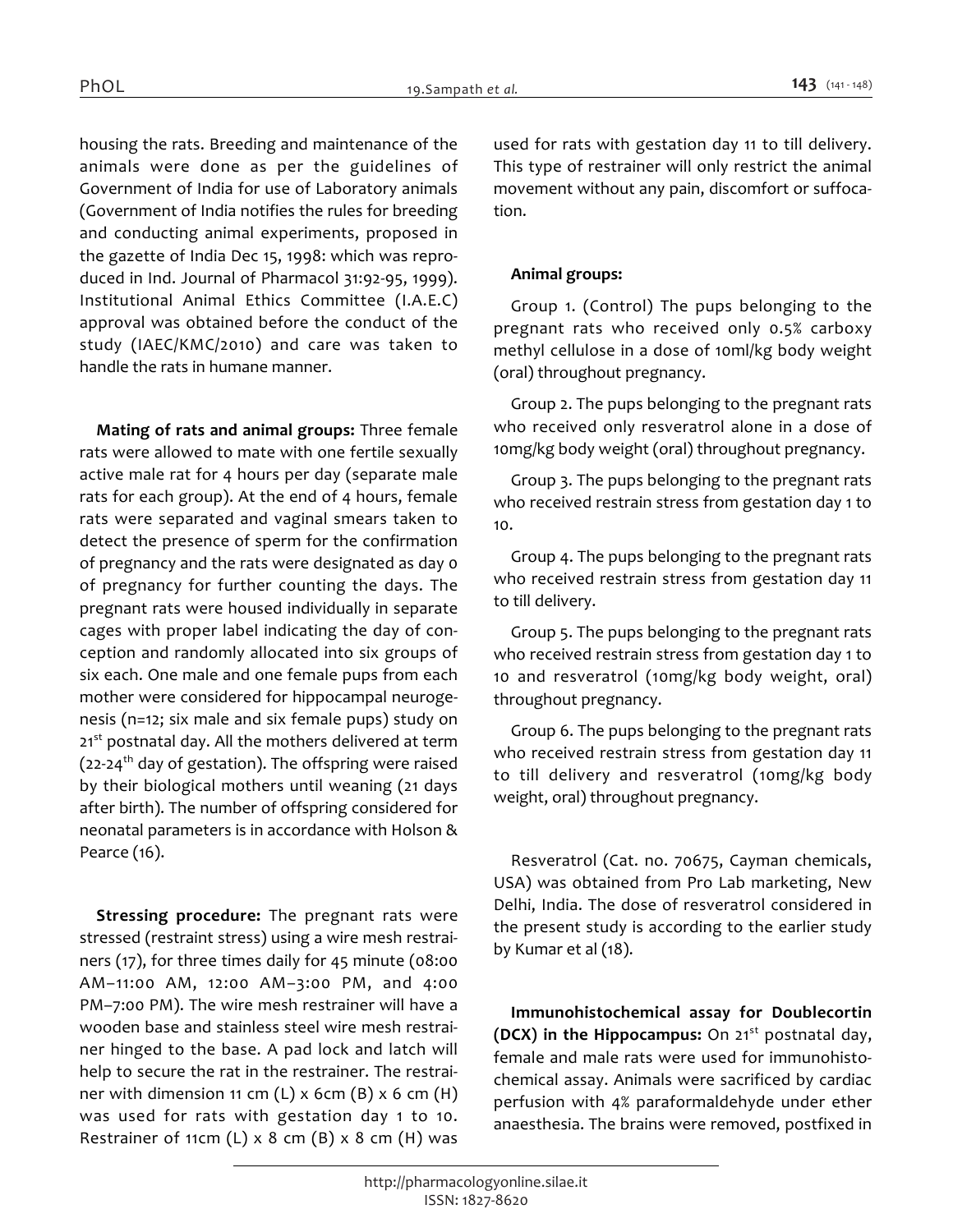*the same fixative 48 hours. Paraffin blocks were made in an embedding bath and blocked coronally and sectioned from the septal area where the two blades of the dentate are equal and formed a Vshape at post-Bregma. Sections of 7 ìm were cut in the dorsal hippocampus using a rotary microtome (Jung Biocutt 2035,Leica, Germany) and sections were mounted on poly-L-lysine-coated glass slides. Immunohistochemical procedures for doublecortin immunostaining (19) were carried out using a onein-fifteen series of sections. Sections were washed in phosphate buffer solution, contained 3.0% H<sub>2</sub>O<sub>2</sub> to remove the endogenous peroxidase activity. Sections were blocked in 10% Normal Horse serum, with 0.01% triton X-100 for 30 minutes. These sections were incubated with anti doublecortin antibody (1:250; Santa Cruz, CA, sc-8066) 4 hour at room temperature. These sections were washed and incubated in biotinylated anti goat IgG as secondary antibody (1:200; Vector Lab, BA-9500) for 1 hour, followed by avidin biotin complex (1:50;Vector Lab, SK-3600) for one hour. Sections were developed colour with diaminobenzedine / vector grey (Vector Lab, SK-5671) as chromogen. All sections were observed using light microscopy at 40X magnification. The numbers of newly born neurons, i.e. doublecortin positive neurons were counted (500µ) in subglanular zone (SGZ)/granular cell layer (GCL) of hilus of dentate gyrus using occulomicrometer.*

*Statistical analysis: Data are presented as the means±SE. Statistical analysis for multiple comparisons was performed by one way analysis of variance (ANOVA) with Bonferroni's corrections. Comparison of data between male and female group was assessed by unpaired "t" test. p values < 0.05 were considered as significant.*

#### *Results*

*There was no sexually dimorphic effect was observed in all the assessed parameters, hence mean values for both male and female were collap-* *sed together. Restraint stress (both early and late) during pregnancy and resveratrol treatment do not have any significant effect on gestational length (p=0.077, F=2.231) and litter size (p=0.689, F=0.614). There was no mortality in any of the group till 40th postnatal day.*

*Quantification of DCX +vet neurons (marker of neurogenesis) in 21 days old rat brain: The DCX +ve neuron is a marker of neurogenesis. Both early and late gestational stress (group-3,p<0.01 and group-4, p<0.001) found to produce a significant decrease in DCX positive neurons in subglanular zone (SGZ)/granular cell layer (GCL) of hilus of DG in 21 days old rat brain. Offspring received parental stress during late gestation (group-4) showed a significant (p<0.001) decrease in DCX positive neurons in DG compared to the offspring received early gestational stress (group-3). Offspring who received both prenatal stress during early and late gestation and resveratrol treatment (group-5 and group-6) showed a significant increase in DCX positive neurons in SGZ/GCL of hilus of DG when compared to prenatally stressed offspring of group-3(p<0.05) and group-4(p<0.001) respectively in both 21st postnatal day rat brain. No significant change in DCX positive neurons in DG was observed in offspring whose mothers were treated with resveratrol alone (group-2). (Figure 1 and Figure 2)*



*Figure 1. Effect of prenatal stress and resveratrol treatment on neurogenesis (21 days old rat brain). Values are expressed as Mean±SEM (n=66 slides per group). For comparison with Group-1, \*\*p< 0.01; \*\*\*p < 0.001, for comparison with Group-2, <sup>c</sup> p< 0.001, for comparison with Group-3, # p< 0.05; ### p< 0.001 and for comparison with Group-4, \$\$\$p< 0.01. (One way ANOVA, Bonferroni's test).*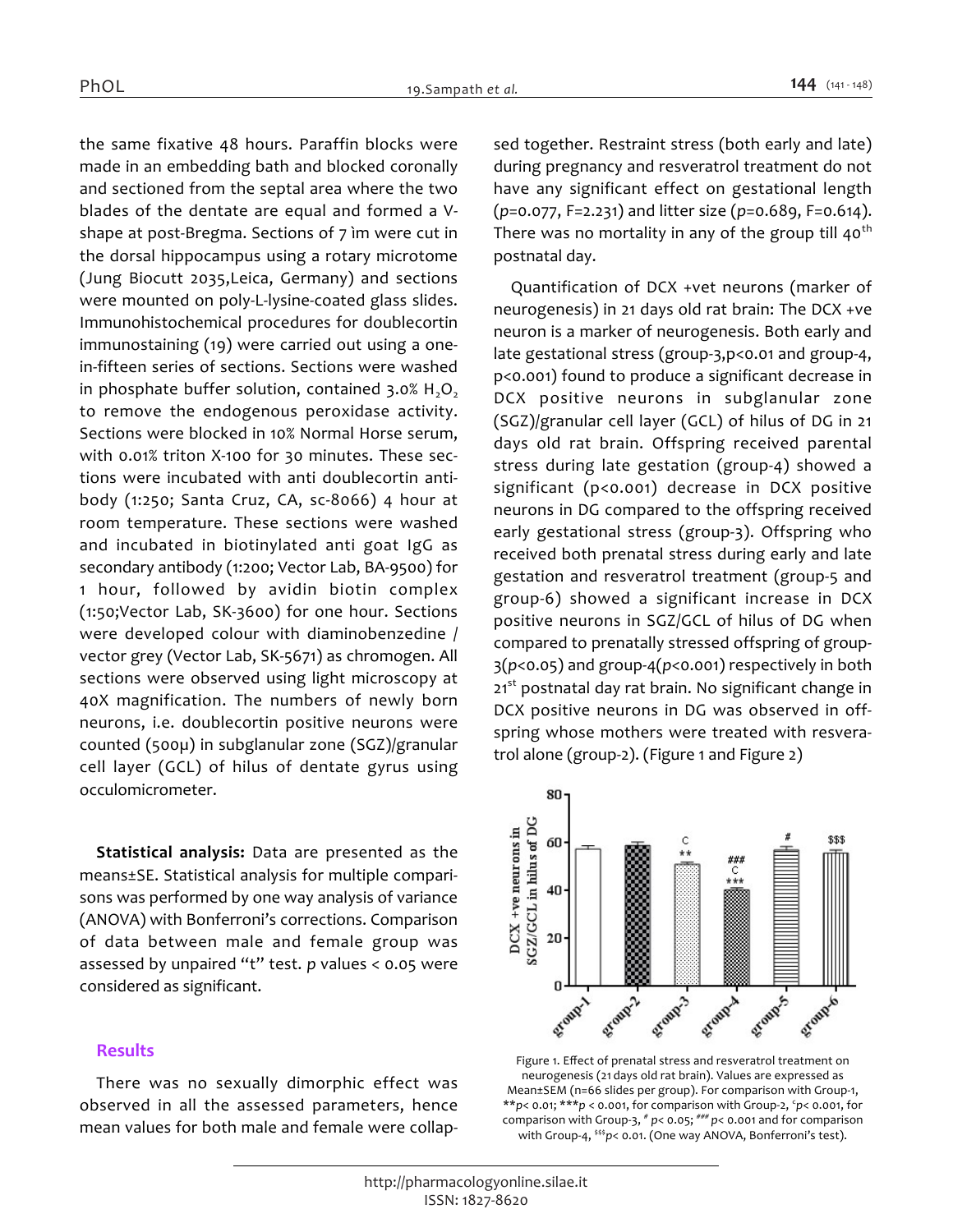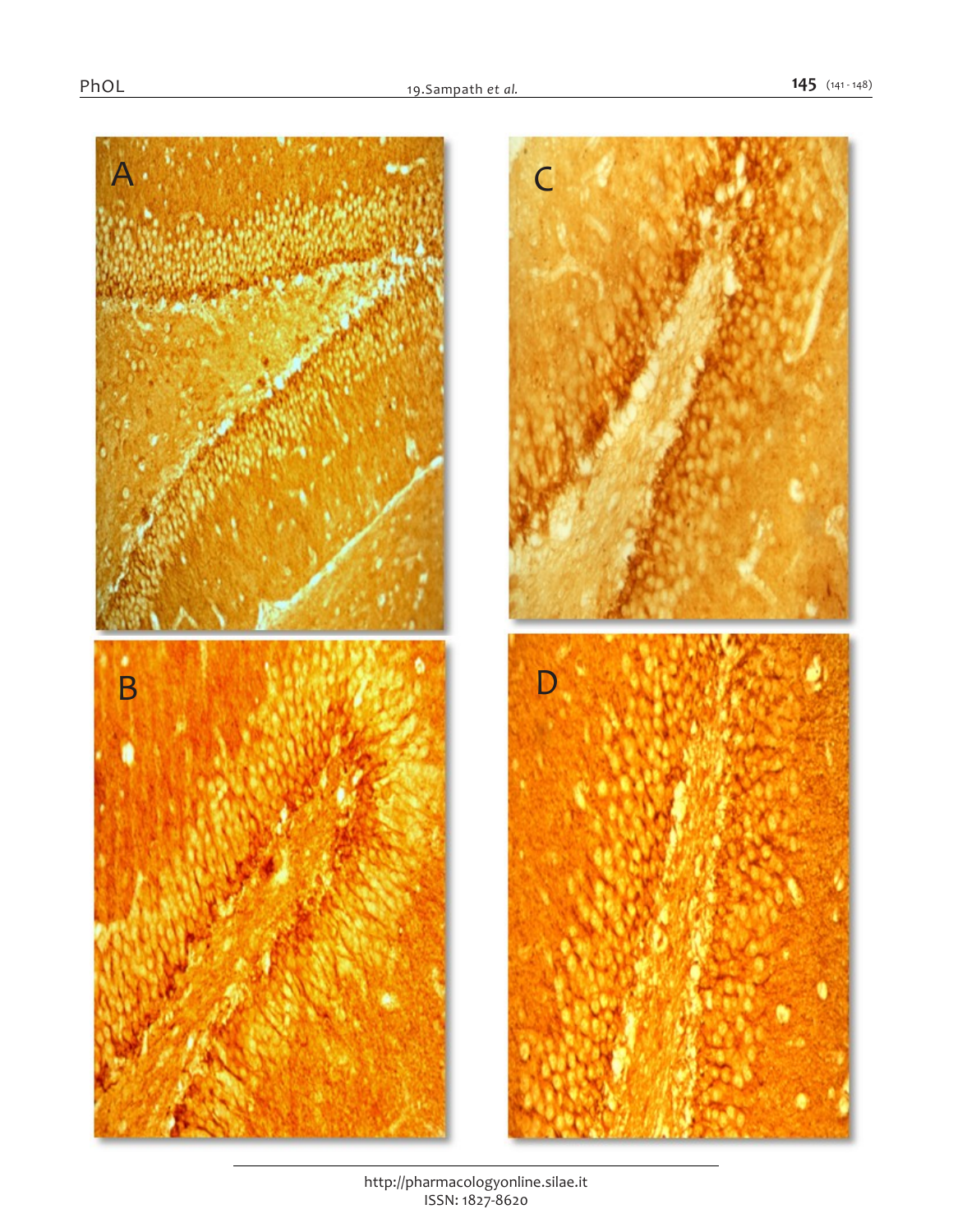

*Figure 2. Photomicrographs of doublecortin positive neurons in hilus of DG in 21 days old rat brain under 40X: (a) control,group-1, (b) pups received prenatal resveratrol during entire gestation period, group-2; (c) pups received prenatal stress during day 1 to 10, group-3; (d) pups received stress during day 11 till delivery, group-4; (e) pups received prenatal stress during day 1 to 10 and resveratrol during entire gestation period, group-5; (f) pups received prenatal stress during day 11 to till delivery and resveratrol during entire gestation period, group-6.(from left to right)*

#### *Discussion*

*The results of the present study demonstrate that prenatal stress during early and late gestation caused a reduction of neurogenesis in dentate gyrus. The decrease of neurogenesis in dentate gyrus was more profound in the offspring who received late gestational stress compared to early gestational stress. Our primary findings show that resveratrol treatment enhances significantly the neurogenesis in dentate gyrus in prenatally stressed rat brain.*

*Earlier studies have demonstrated that prenatal stress decreases hippocampal neurogenesis (6). Prenatal stress and decreased neurogenesis are putatively associated with memory impairment (6). Exposure to prenatal stress is reported to decrease cell proliferation, survival and differentiation (20). Our results are in agreement with these reports that prenatal stress affects neurogenesis in the dentate gyrus. A number of studies suggest that prenatal stress is associated with alterations in the offspring HPA axis activity. In our previous study we confirmed that prenatal stress associated with higher basal glucocorticoid (GC) secretion in the off spring (21). A large body of evidence has been gathered, demonstrating that elevated levels of glucocorticoids, affects both hippocampal structure and function (22), as the hippocampus densely populated with receptors for GC hormones, stress and glucocorticoids strongly inhibit adult neurogenesis, leads to cognitive impairments and depressive illness (6).*

*It is well documented from various studies that prenatal stress during late gestation compared to early gestation results in an enhanced production of glucocorticoids by the mother, which crosses the placental barrier. This is due to reduced expression*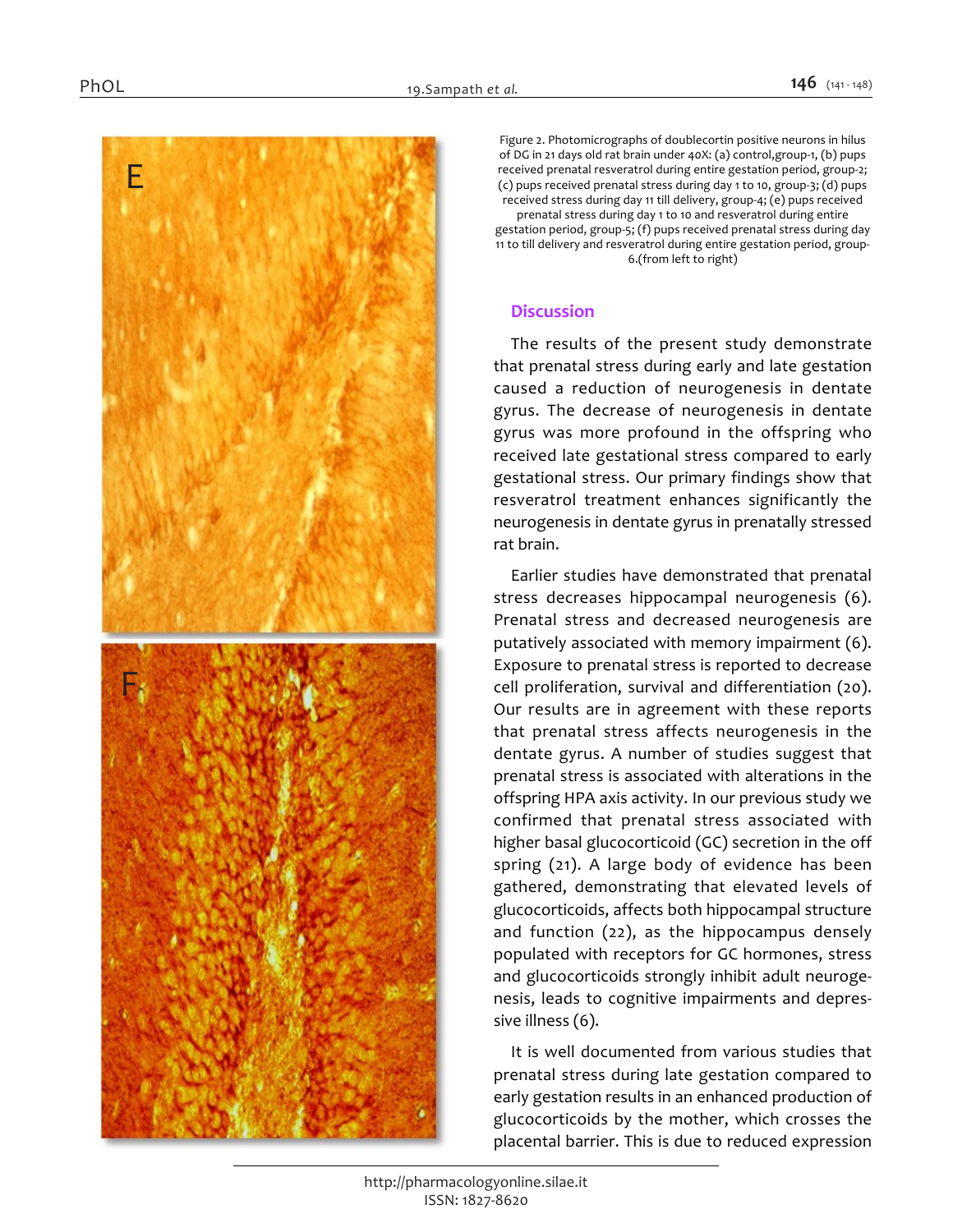*of placental 11b-hydroxysteroid dehydrogenase type 2 (11b-HSD-2, barrier to maternal glucocorticoids) and provokes a longer corticosterone response to stress in the offspring associated with a reduction in the number of neuronal corticosteroid receptors (23) and caused a decreased neurogenesis and BDNF level in hippocampus of the offspring brain. While there is a plentiful 11b-HSD-2 in the CNS at early and mid-gestation (24), which presumably protects vulnerable developing brain from maternal glucocorticoid action.*

*As a strategy to reverse the prenatal stressinduced deficits, we used maternal resveratrol treatment during pregnancy, which has a major impact on neuroprotection. For the first time in our knowledge we report here that prenatal resveratrol treatment restores the restraint stress induced decrease in survival and differentiation of progenitor cells i.e. DCX positive neurons. Resveratrol has been shown to possess significant free-radical scavenging properties in a variety of cellular types and this antioxidant properties believed to protect the offspring hippocampus against prenatal stress induced neuronal loss due to oxidative stress (25). Resveratrol is recognized as a polyphenolic activator of sirtuin 1 (Sirt1). Sirt1 is a nicotinamide adenine dinucleotide-dependent histone deacetylase that downregulates acetylation levels of many regulatory proteins involved in cell survival, energy homeostasis, DNA repair, and life span extension (26). It is widely expressed in the CNS to promote its development (27). Sirt1 can protect cells from stress damage through deacetylating its targets (28,29). Sirt1 can deacetylate p53 at the Lys residues (Lys373 and/or Lys382) and protect various cells from DNA damage-induced apoptosis (30). Resveratrol treatment of neural progenitor cells (NPCs) is capable of increasing differentiation and directing neurogenesis through a mechanism requiring Sirt1. In another report (31), resveratrol induced neurogenesis by enhancing AMP-activated protein kinase (AMPK) in neurons and in Sirt1-deficient mice brain. AMPK activation stimulates neuronal differentiation as well as mitochondrial biogenesis in neurons. More cellular energy including ATP can be produced and*  *neuronal activity is enhanced accordingly. More ATP produced by mitochondria can activate BDNF (32) and synthesis of brain derived neurotrophic factor stimulated in an activity-dependent manner will increase (33). It is important to confirm whether these findings are associated with the AMPK activation in the future.*

*In summary, we observed prenatal stress during early and late gestation caused a significant decrease of neurogenesis in offspring. Resveratrol treatment was effective in improving prenatal stress induced decrease in neurogenesis. Hence this study demonstrates that, neuroprotective action of resveratrol against prenatal stress induced decreased neurogenesis. Future studies aiming at precisely understanding the cellular mechanisms involved in the neuroprotective effects of resveratrol could thus open new avenues for the treatment of prenatal stress induced disorders.*

#### *Acknowledgements*

*We would like to thank Dr. Mudanna S Rao for technical help performing doublecortin immunostainin and Indian Council of Medical Research (ICMR), New Delhi, for funding the present work. (IRIS ID No. 2008-00150)*

#### *References*

- *1. Arnaud C, David P, Laplante, et al. Prenatal stress and brain development. Brain Res Rev 2010;65:56–79.*
- *2. Vallee M, Maccari S, Dellu F, et al. Long-term effects of prenatal stress and postnatal handling on age-related glucocorticoid secretion and cognitive performance: a longitudinal study in the rat. Eur J Neurosci 1999;11:2906- 2916.*
- *3. Elodie BJ, Serge Laroche, Claire R. New neurons in the dentate gyrus are involved in the expression of enhanced long-term memory following environmental enrichment. Eur J Neurosci 2005;21:513-521.*
- *4. Markakis EA, Gage FH. Adult-generated neurons in the dentate gyrus send axonal projections to field CA3 and are surrounded by synaptic vesicles. J Comp Neurol 1999;406:449-460.*
- *5. van Praag H, Schinder AF, Christie BR, et al. Functional neurogenesis in the adult hippocampus. Nature 2002;415:1030-4.*
- *6. Lemaire V, Koehl M, Le-Moal M, Abrous DN. Prenatal stress produces learning deficits associated with an inhibition of neurogensis in the hippocampus. Proc Nat Acad Sci*